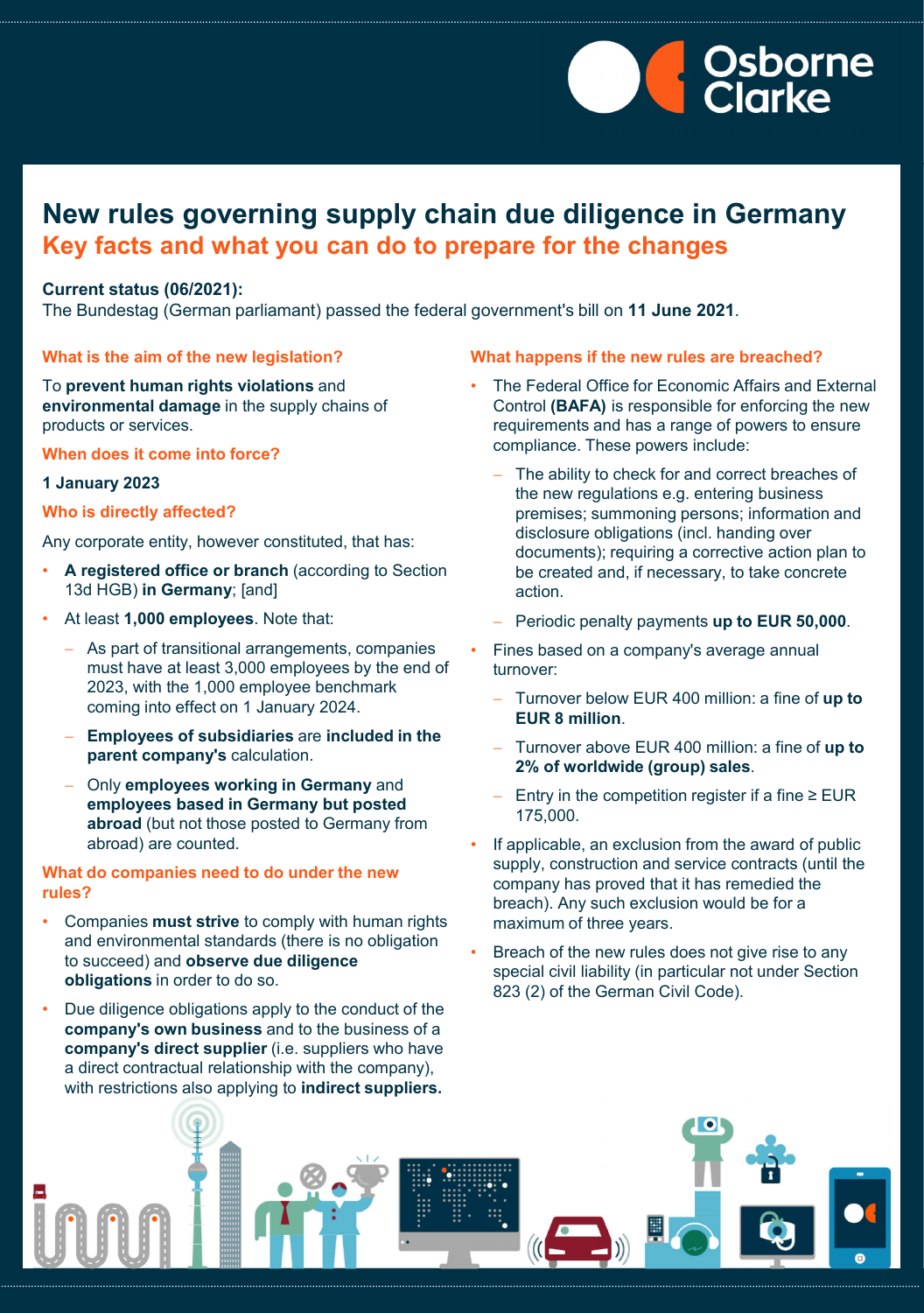

# **New due diligence requirements at a glace**

### **General Measures**

- Introduce and implement a **risk management system.**
- Determine **responsibilities** within the company.
- Conduct an **annual risk analysis**.
- Establish an **internal complaints procedure**.
- **Document all measures** taken to ensure compliance.
- Produce an **annual report**.

### **Preventive Measures**

**(if risks are identified)** 

- Adopt a **human rights and environmental standards policy statement**.
- Immediately establish **appropriate preventive measures** within the **company's own business** and for **direct suppliers** on the basis of the policy statement.

## **Remedial Measures**

**(if violation has already been realized or is imminent)**

- Take **immediate and appropriate remedial action** to prevent/stop/minimize any violations.
- **Terminate** business relations with suppliers where all other measures are ineffective or inadequate.
- Monitor **possible infringements** by indirect suppliers that are known to the company, as some (albeit weakened) obligations to act will apply to the company in such circumstances.
- **Monitor the effectiveness** of the remedial measures.